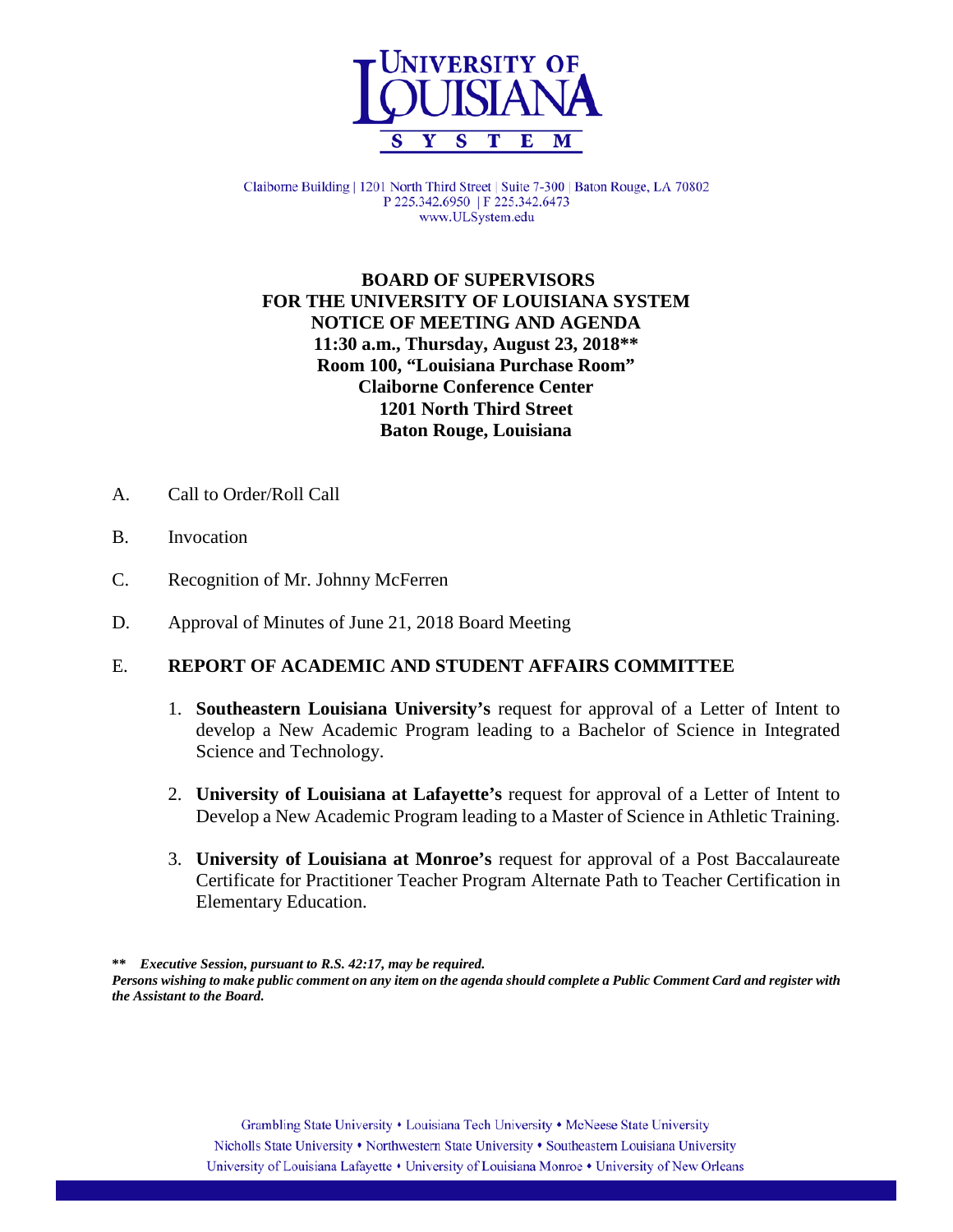- 4. **University of Louisiana at Monroe's** request for approval of a Post Baccalaureate Certificate for Practitioner Teacher Program Alternate Path to Teacher Certification in Secondary Education.
- 5. **University of New Orleans'** request for approval of a Letter of Intent to develop a New Academic Program leading to a Professional Pilot Bachelor of Science.
- 6. **University of New Orleans'** request for approval of a Memorandum of Understanding with Xavier University of New Orleans.
- 7. **University of New Orleans'** request for approval of a Memorandum of Understanding with Southwest Petroleum University, Chengdu, Sichuan, China.
- 8. **University of Louisiana System's** request for approval of System Universities' 2018- 19 Promotions in Faculty Rank and Recommendations for Tenure.
- 9. **University of Louisiana System's** Proposed Revision to *Policy and Procedures Memorandum S-II.XXIII.-1 Hazing*.
- 10. Other Business

# F. **REPORT OF ATHLETIC COMMITTEE**

- 1. **Grambling State University's** request for approval of a revised Athletic Home Game Complimentary Ticket Policy.
- 2. **Louisiana Tech University's** request for approval of a revised Complimentary Athletic Ticket Policy.
- 3. **Northwestern State University's** request for approval of a contract with Mr. Bobby Barbier, Head Baseball Coach, effective July 1, 2018.
- 4. **Northwestern State University's** request for approval of a contract with Mr. Donald Pickett, Head Softball Coach, effective July 1, 2018.
- 5. **Southeastern Louisiana University's** request for approval of a contract with Mr. Tim Donnelly, Assistant Men's Baseball Coach, effective July 1, 2018.
- 6. **Southeastern Louisiana University's** request for approval of a contract with Mr. Benjamin Gipson, Associate Men's Baseball Coach, effective July 1, 2018.
- 7. **Southeastern Louisiana University's** request for approval of a contract with Mr. William Narro, Head Golf Coach, effective July 2, 2018.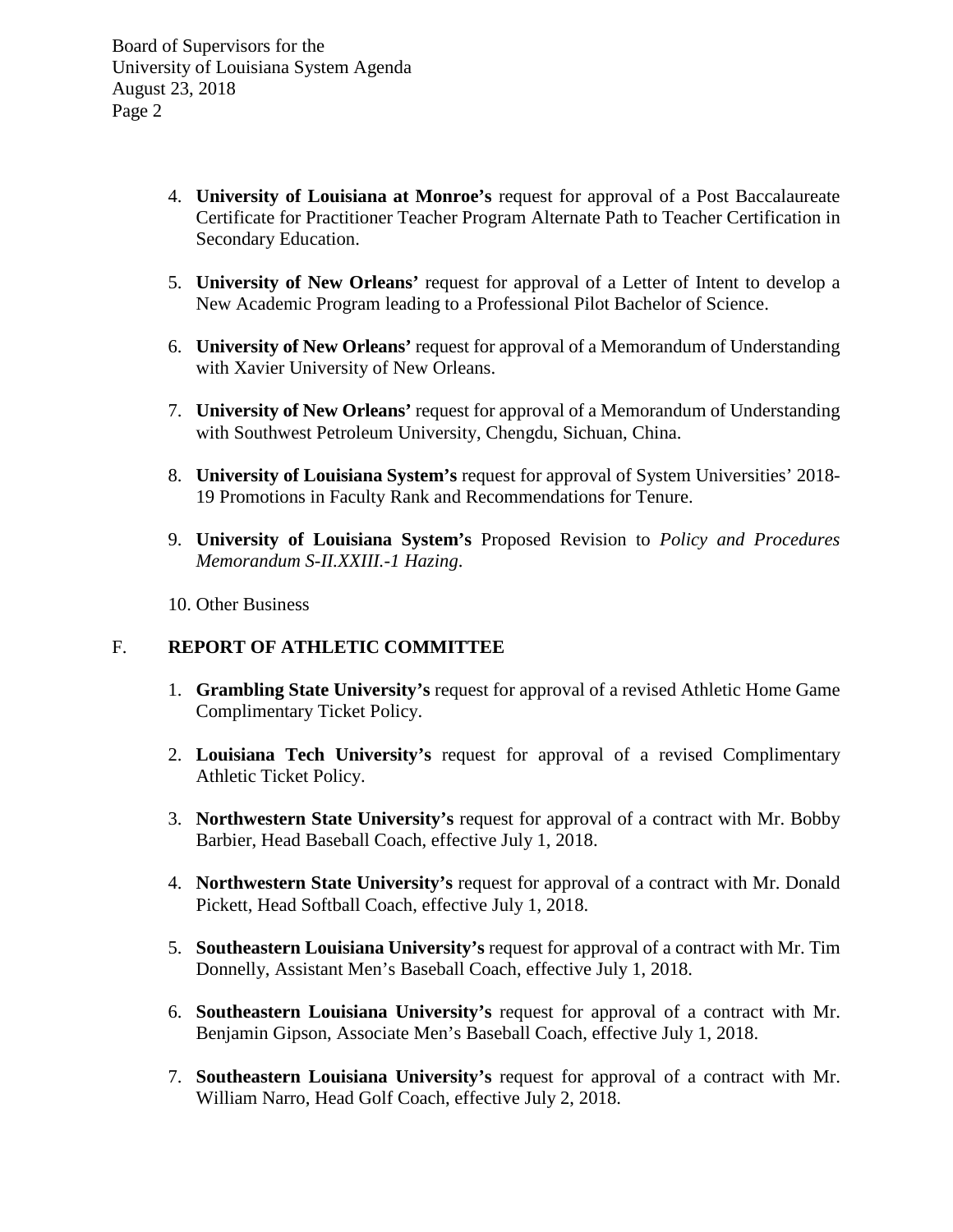- 8. **University of Louisiana at Monroe's** request for approval of a contract with Mr. Jacob Carlson, Assistant Baseball Coach, effective July 16, 2018.
- 9. **University of New Orleans'** request for approval of a contractual amendment with Mr. Derek Morel, Athletic Director, effective July 1, 2018.
- 10. Other Business

# G. **REPORT OF FACILITIES PLANNING COMMITTEE**

- 1. **Southeastern Louisiana University's** request for approval to name the Bloomberg Lab in the College of Business Building the "John and Francelle Regan Bloomberg Lab."
- 2. **University of Louisiana at Lafayette's** request for approval to demolish the Bus Maintenance Shop building as a part of its new campus housing project.
- 3. **University of Louisiana at Monroe's** request for approval to demolish the ULM L-Club House located at 4407 Bon Aire Drive on the campus of the University.
- 4. **University of Louisiana at Monroe's** request for approval to demolish the ULM Golf Facility located at 4503 Bon Aire Drive on the campus of the University.
- 5. **University of New Orleans'** request for approval to lease the 4<sup>th</sup> floor of the University of New Orleans' Center for Energy Resource Management (CERM) Building located on UNO's Research and Technology Park at 2045 Lakeshore Drive in New Orleans, Louisiana to the State of Louisiana Department of Wildlife and Fisheries.
- 6. **University of Louisiana System's** request for approval of the Fiscal Year 2019-20 Capital Outlay Budget Request and Institutions' Five-Year Capital Outlay Plans.
- 7. Other Business

# H. **REPORT OF FINANCE COMMITTEE**

- 1. **McNeese State University's** request for approval of a revised Internal Audit Charter.
- 2. **University of Louisiana at Monroe's** request for approval of a Student Referendum to add a Student Spirit and Athletic Enhancement Fee of \$10 per credit hour.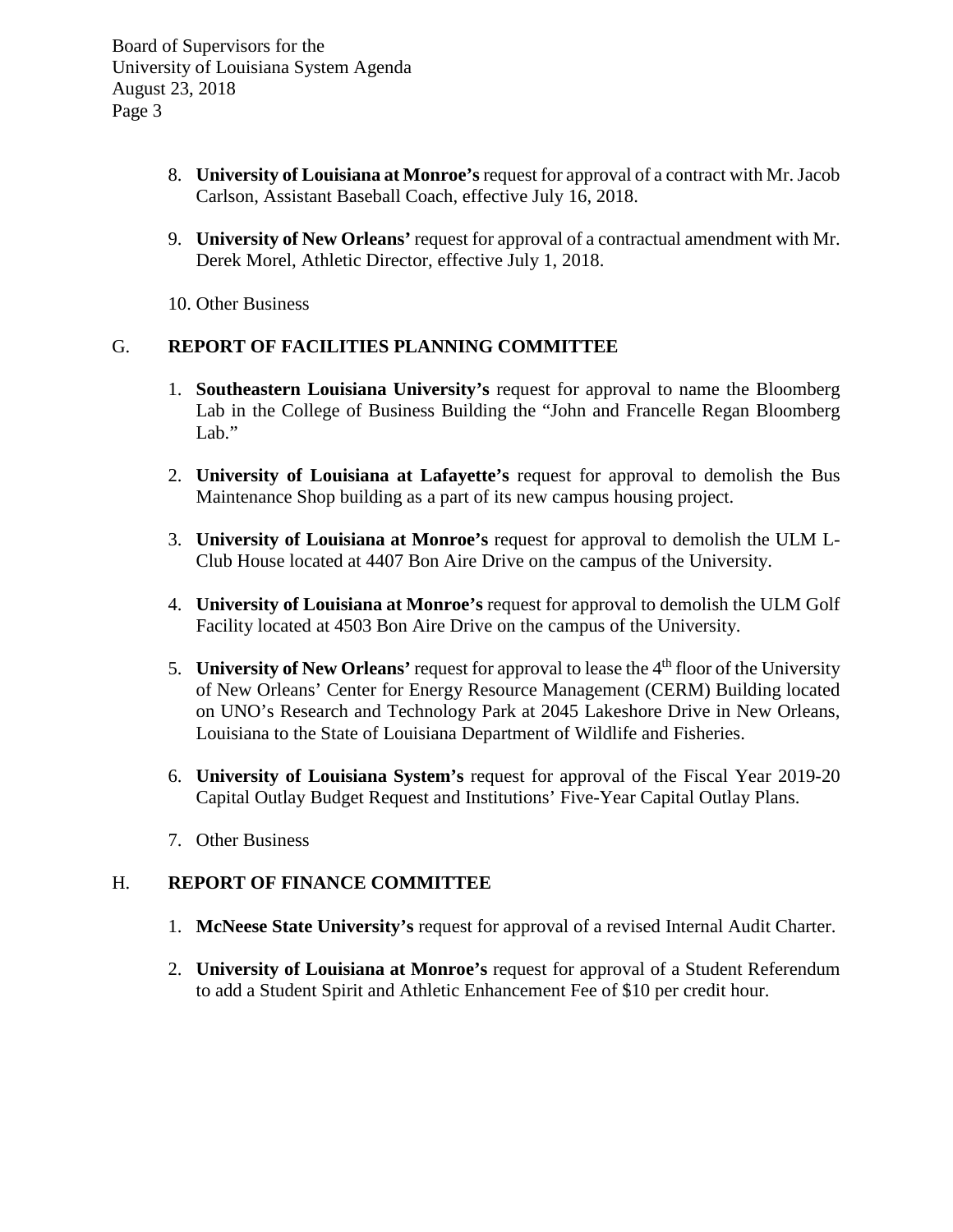- 3. **University of Louisiana System's** request for acceptance of Fiscal Year 2017-18 Financial and Compliance and Federal Award Programs Representation Letters (a) Grambling State University, (b) Louisiana Tech University, (c) McNeese State University, (d) Northwestern State University, (e) Southeastern Louisiana University, (f) University of Louisiana at Lafayette, (g) University of Louisiana at Monroe, (h) University of New Orleans, and (i) University of Louisiana System.
- 4. **University of Louisiana System's** request for approval of Fiscal Year 2018-19 Operating Budgets, including organizational charts, undergraduate/graduate mandatory attendance fees, scholarships, and System Shared Costs.
- 5. **University of Louisiana System's** report on internal and external audit activity for the period of June 18 to August 19, 2018.
- 6. Other Business

#### I. **REPORT OF PERSONNEL COMMITTEE**

- 1. **McNeese State University's**request for approval to appoint Dr. Christopher J. Thomas as Interim Vice President for Student Affairs and Dean of Students effective July 1, 2018.
- 2. **University of Louisiana at Monroe's** request for approval to appoint Dr. Elward Kendall Alford as Interim Dean of the College of Health Sciences effective July 2, 2018.
- 3. **University of Louisiana at Monroe's** request for approval to appoint Dr. Michael Camille as Vice President for Information Services and Student Success effective September 1, 2018.
- 4. **University of Louisiana at Monroe's** request for approval of a title change for Dr. William Graves from Chief Business Officer to Vice President for Business Affairs effective September 1, 2018.
- 5. Other Business

#### J. **REPORT OF LEGISLATION COMMITTEE**

- 1. Update on the 2018 Third Extraordinary Session of the Louisiana Legislature
- 2. Other Business